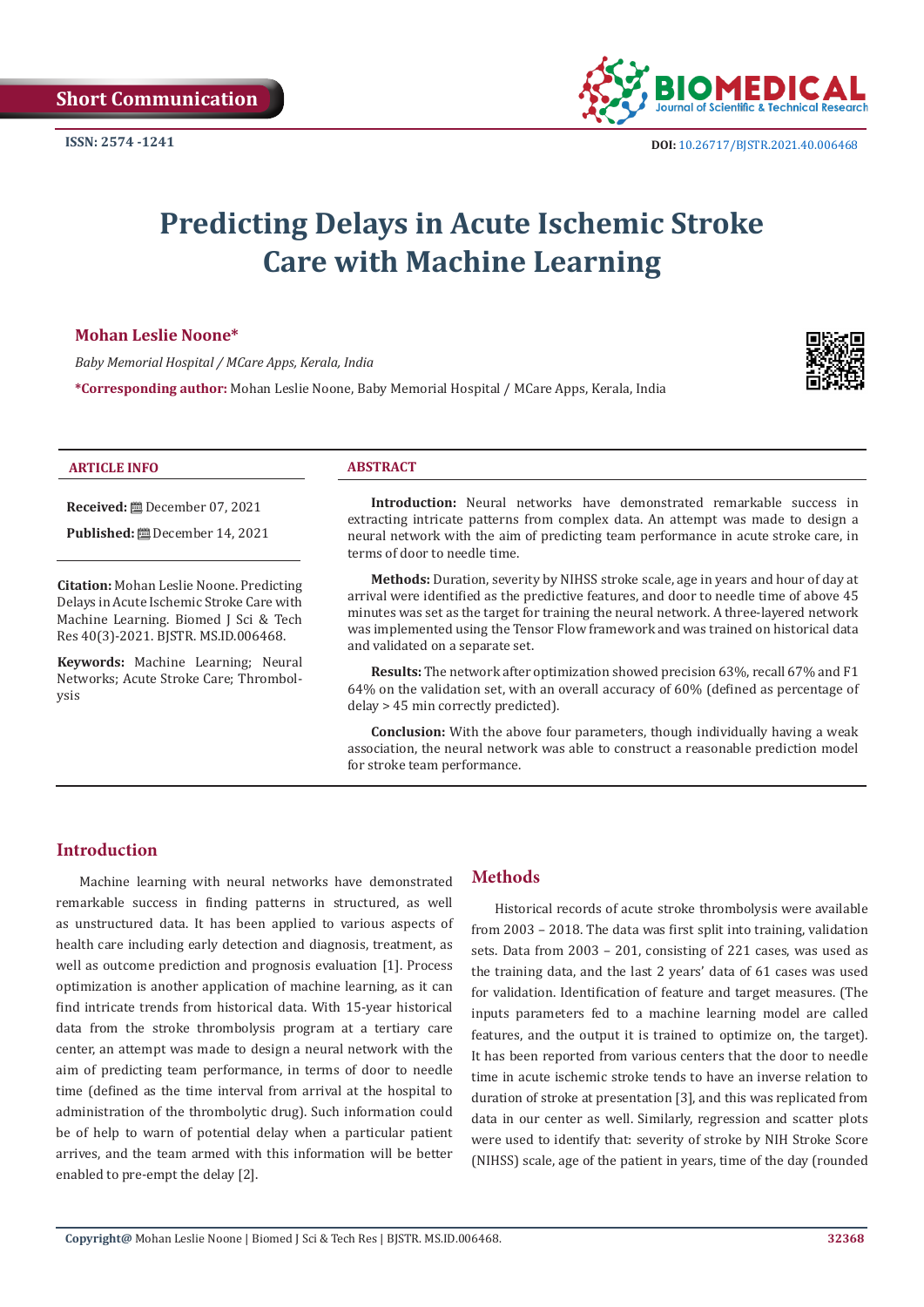to the nearest hour) were also showing an association with the door to needle time, though individually the effects were weak (Figure 1). Thus, these four features were selected to train the network. The target parameter was the door to needle time, parametrized as above or below 45 minutes, as this was the cut off that showed the best predictive performance. Cases with delay <= 45 minutes were labelled as 0 and others as [1] (Table 1).

| Table 1: Features and target. |  |
|-------------------------------|--|
|-------------------------------|--|

| Features | Duration of symptoms at presentation, severity by NIHSS<br>stroke scale, age in years of the patient and hour of day at<br>arrival to the hospital |
|----------|----------------------------------------------------------------------------------------------------------------------------------------------------|
| Target   | Door to needle time, $\leq$ -45 min (0), or >45 min (1)                                                                                            |

### **Neural Network Architecture**

A 3-layered fully connected architecture was used and

implemented using the open source Tensor Flow framework [4]. The number of neurons in each layer were 4, 6 and 1, from input to output. The first two layers consisted of rectified linear activation units (Re LU), and the final unit used the sigmoid activation function, to give output in the range of 0 to 1. (Figure 1). The source code of the implementation is available at [https://github.com/mlnoone/](https://github.com/mlnoone/nnstroketeamperf/) [nnstroketeamperf/](https://github.com/mlnoone/nnstroketeamperf/)

#### **Training**

The network was trained using batch gradient descent, with total iterations of 1500. Sigmoid cross entropy cost of the 45 min delay prediction (ranging 0 to 1) vs actual status (0 vs 1) was used as the minimization target. The learning rate was optimized based on performance on the training set and a value of 0.15 achieved the best result as shown in (Figures 2 & 3).



**Figure 1:** Scatter plots showing the (weak) correlations with door to needle time in minutes (on the vertical axis in all) of duration (A), Age(B), Severity (C) and Hour of day (D)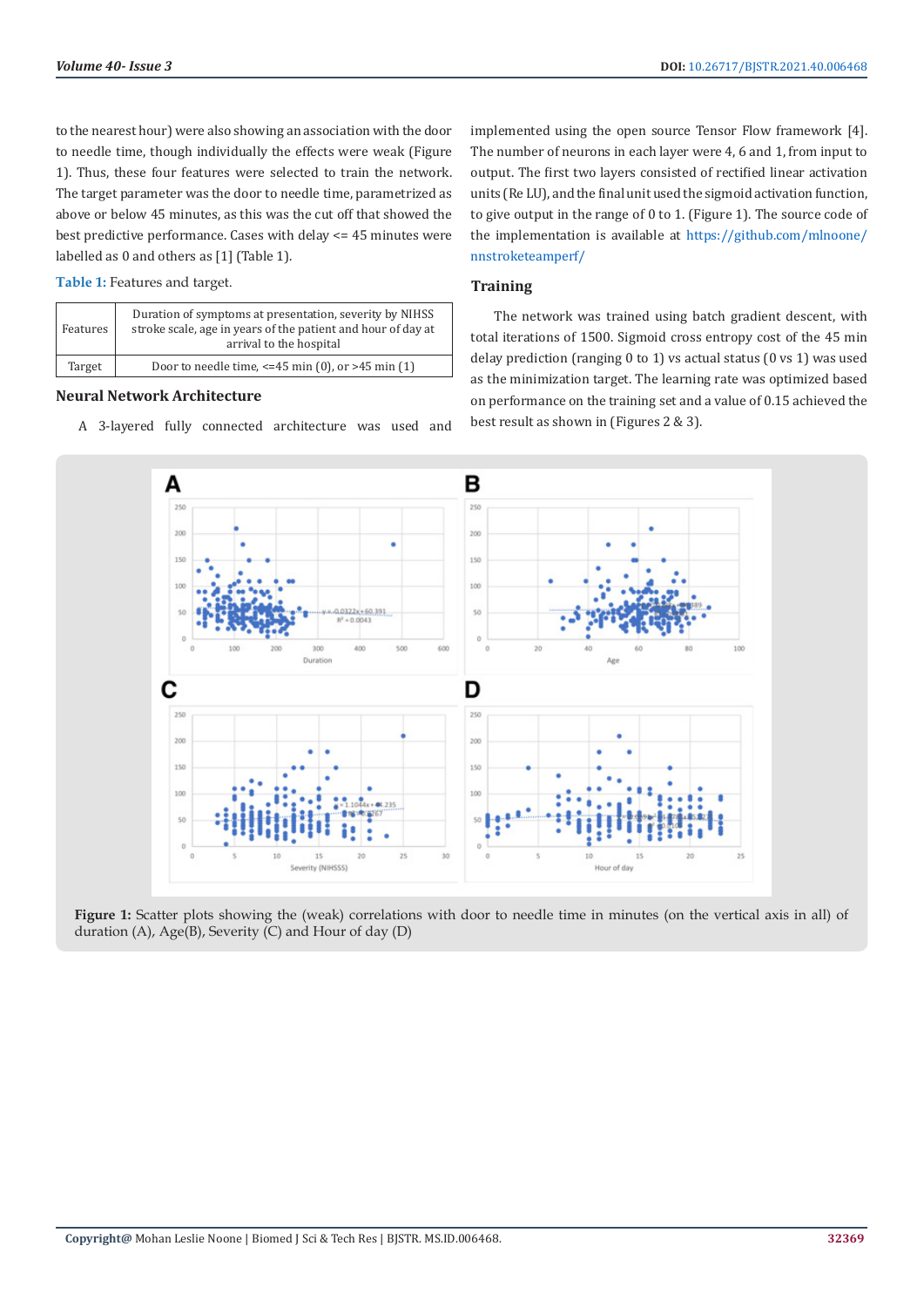



#### **Figure 3:** Plot of cost vs iterations as the network was being trained at a learning rate of 0.15

### **Hyper Parameter Tuning**

Based on performance in the training and the validation sets, the hyper parameters of the network were optimized. Performance on the validation set was assessed using the following parameters:

- **a)** Accuracy, defined as percentage of delay > 45 min correctly predicted.
- **b)** Sensitivity and positive predictive value (also called recall and precision in machine learning parlance) which were combined into the F1 score, defined as: 2 x precision x recall / (precision + recall).

These were then used to select the optimum hyper parameters for the network which, in addition to the learning rate of 0.15, included:

- **a)** The number of neurons in each layer as mentioned above was set at 4, 6 and 1 which resulted in optimum performance on the training set (accuracy 60%, precision 68%, recall 71%, F1 0.68).
- **b)** L2 Regularization was used to minimize overfitting which was observed initially, a regularization parameter (lambda) of 0.02 was chosen based on observing the result over a range of parameters to minimize error on the validation set.

# **Results**

The network after optimization showed precision (positive predictive value) 63%, recall (sensitivity) 67% and F1 0.64 on the validation set, with an overall accuracy of 60% (Table 2).